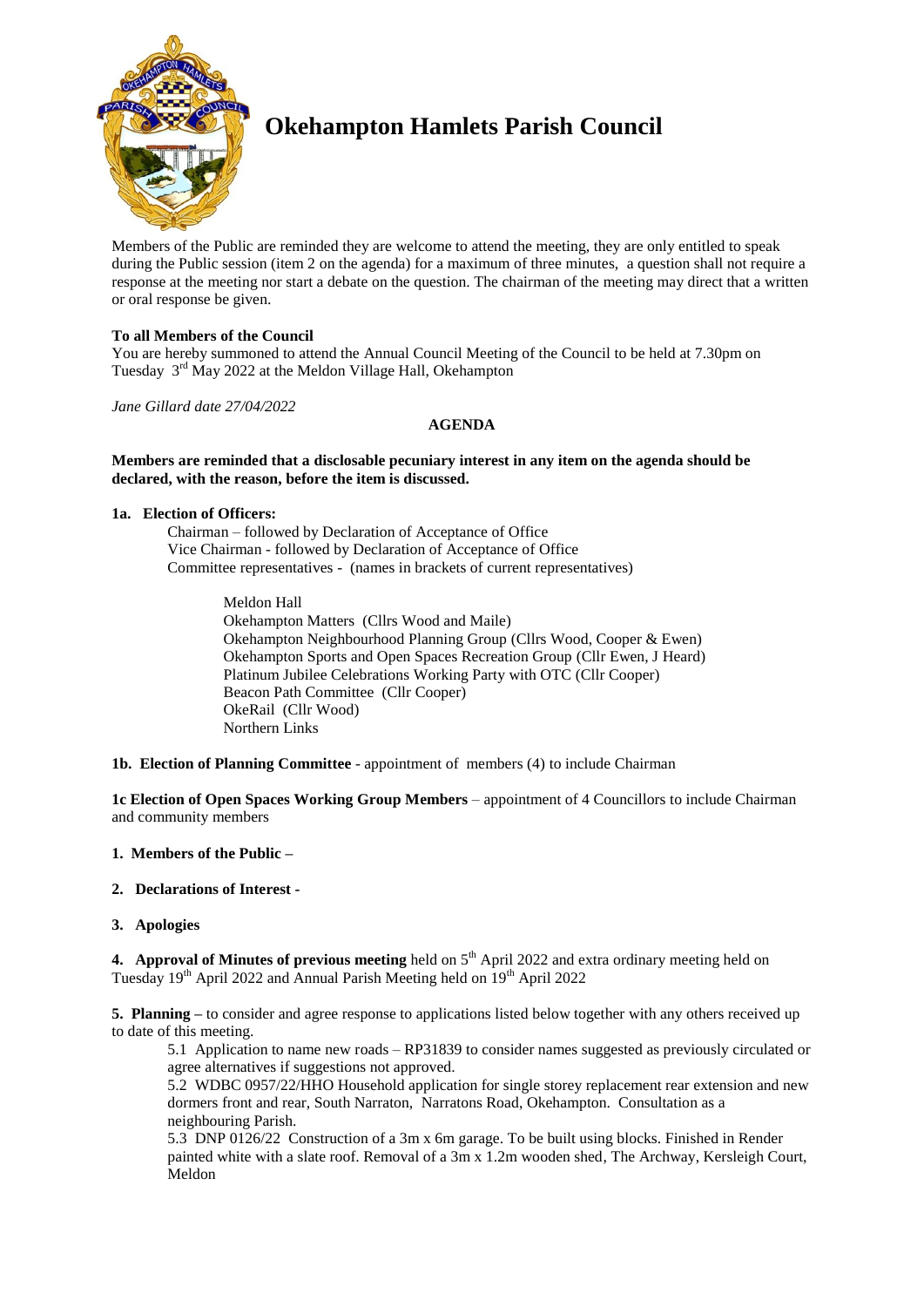5.4 WDBC 4117/20/HHO 8 Kellands Lane, Okehampton – to note an appeal has been lodged.

**6. DCC and WDBC –** to consider the Councillors written reports/updates.

#### **7. Neighbourhood Planning**

7.1 to receive an update on joint Okehampton Plan

**8. To receive reports from meetings attended by Parish Council representatives including** – Opening of A30 Business Park Offical opening

#### **9. Correspondence**

**9.1 DNP –** to consider written report re DNP Heritage Bid for funding and agree support as requested (report circulated prior to meeting)

**9.**2 2443 Squadron Visit invitation  $-9<sup>th</sup>$  May 2022, to agree 2 Councillors to attend on behalf of OHPC

**9.**3 Community Speedwatch – to consider offer to attend a Council Meeting

**9.**4 Tor Support Services – to consider grant request of £1000 to support provision of services provided.

#### **10. Finance** –

**10.1 Accounts for payment –**

| Mrs J Gillard (wages £591.27, mileage £13.50)     | £ 604.77 |
|---------------------------------------------------|----------|
| Tindle Newspapers                                 | £ 14.35  |
| Oak Valley Tree Services (see Open Spaces Part 2) |          |

**10.2 Review of Fixed Asset Register** as at 31/3/22

**10.3 External Audit** – review and approval of Annual Governance Statement

**10.4 To Review and adopt year end accounts 2021/22** and review and approve Annual Accounting Statements

- **10.5 To agree Bank Reconciliation** as at 31/3/2022
- **10.6 Insurance renewal,** review renewal papers and agree renewal terms
- **10.7 NALC Payscales** to review SCP grade of Clerk. Currently SCP 22, £14.30 per hour,

**11. Council documentation** – to review, amend as necessary, and a reminder to Councillors of contents of policies and documents – (current versions to be viewed on OHPC Website)

- 11.1 Financial Regulations
- 11.2 Members Code of Conduct
- 11.3 Statement of Internal Control
- 11.4 Standing Orders inc Covid19 Addendum

#### **12. Environmental issues**

12.1 Mud on highways, Crediton Road and Exeter Road Industrial Estate, to note any new issues

#### **13. Queens Platinum Jubilee Celebrations** – to receive update from Clerk and Cllr Cooper on arrangements.

#### **14. Open Spaces.**

13.1 To agree date for Working Group meeting

#### **15. Updates on Flood Plan and Snow Plan and actions required.**

**16. Clerks Report April 2022** – Clerk to answer any questions raised by Councillors and to consider – Litter Pick/Spring Clean – agree date if to proceed

#### **17. Future Meeting Dates and Venues** – to confirm dates and venues (draft previously circulated)

#### **PART TWO**

Items which may be taken in the absence of the press and public.The Council is recommended to pass the following resolution:- 'Resolved that under section 1(2) of the Public Bodies (Admission to Meetings) Act 1960 that the public and press be excluded from the meeting for the following items as they involve the likely disclosure of sensitive and confidential information.'